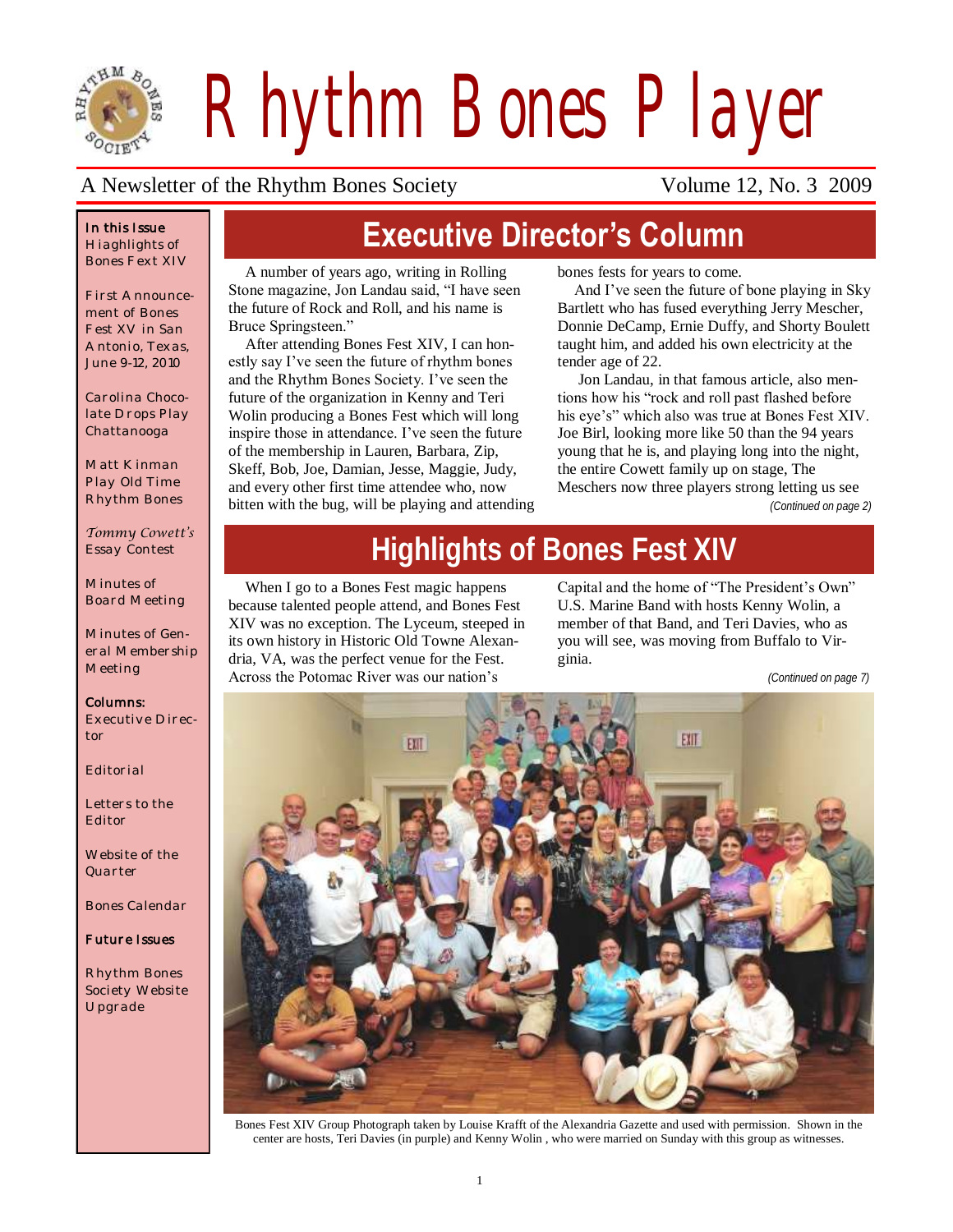#### **Editorial**

It is Sunday morning of Bones Fest XIV weekend, and I awake about 6 AM to first light. From my Crowne Plaza seventh floor window, I can barely make out the outline of the Capitol building. My wife, Janet, in bed says "what are you doing?" I tell her that I am capturing memories while they are still fresh in my mind and getting ready for a few more (like hosts Kenny and Teri's wedding.)

It is impossible to say which Fest is best though BFXIV will be long remembered. Each have their own personality shaped by their host and this year by two very talented co-hosts.

The Lyceum was a terrific venue, and there were 51 paid with many new and many returning attendees.

We were joined by Bob Winans who produced *The Early Minstrel Show* recording that featured Percy Danforth on rhythm bones. We owe him a debt as there are very few recordings of Percy other than his instructional video.

Having said that, membership is down and as successful as BFXIV was with five new members, it is down for the second year. This again was discussed at the General Membership meeting and while there were some good suggestions, it is still not clear to me how to fix this. A redesigned website is in the works with Paypal for new members and renewals, and it should help. There will be more on the website in the next newsletter.

In the past few weeks, three performers came to Chattanooga that play rhythm bones. Matt Kinman's and Dom Flemons' performances are described on Page 6.

The third performer, Ernie Hawkins, performed at a local college playing on guitar and singing the old style Piedmont blues. I learned about him from member Guy Gillette who played rhythm bones on one track of Ernie's CD titled *Rags and Bones.*  While Ernie plays the bones, he does not perform with them. He spent some time at my house looking at my collection of rhythm bones stuff including videos of you members performing. Maybe you will inspire him to perform rhythm bones publically.

#### *(Executive Director—Continued from page 1)*

into the development of a style, and how great to see Wilma Myers and her daughter Jennifer, reminding us that the bone playing spirit of Russ Myers will never die.

Bones Fest XIV will stand amongst the best Bones Fests not because of the standard of play, which was very high, not because of numbers of attendee's which was decently in the 50's, and not because of the impressive surroundings of the Alexandria Lyceum, which was very impressive. It's true measure can be felt in the spirit it created amongst the people in attendance, which truly will carry us long into the year. Heck, I've even started practicing again, preparing for next year! *Steve Brown*

#### **Letters to the Editor**

I wish I could have made the Bones Fest in St. Louis a couple of years ago. I grew up in central Missouri, so I could have killed several birds with one stone!

I'm still teaching bones workshops 2-3 times/year here in Albuquerque. I always do a workshop at the ABQ Folk Music Festival in June. When it gets closer to Halloween, a folk music store in town—Apple Mountain Music—has me do a Saturday bones workshop. It's fun and little extra money.

I appreciate you keeping me on the list. Thanks for thinking of us westerners. I'll see if I can make BFXV. *David A. Wilson,* Albuquerque, New Mexico USA, Elevation: 5,170 feet

Here is a follow up to the Ted Mack/Mescher article in the last newsletter. See the on-line version of the story at [http://www.carrollspaper.com/](http://www.carrollspaper.com/main.asp?SectionID=1&SubSectionID=284&ArticleID=9703&TM=26724.77) [main.asp?](http://www.carrollspaper.com/main.asp?SectionID=1&SubSectionID=284&ArticleID=9703&TM=26724.77)

[Sec-](http://www.carrollspaper.com/main.asp?SectionID=1&SubSectionID=284&ArticleID=9703&TM=26724.77)

[tionID=1&SubSectionID=284&Articl](http://www.carrollspaper.com/main.asp?SectionID=1&SubSectionID=284&ArticleID=9703&TM=26724.77) [eID=9703&TM=26724.77.](http://www.carrollspaper.com/main.asp?SectionID=1&SubSectionID=284&ArticleID=9703&TM=26724.77) *Mary Lee Sweet*

#### **Website of the Quarter**

Jim Pistarelli posted this on the rhythmbones yahoo list. "The below Utube link to a clip from the 1935 movie *Go Into Your Dance* shows Al

#### *Rhythm Bones Player*

Rhythm Bones Society Volume 12, No. 3 Third Quarter 2010 ISSN: 1545-1380

**Editor** Steve Wixson wixson@chattanooga.net

**Executive Director** Stephen Brown Bones@crystal-mtn.com

**Web Site Coordinator** Jonathan Danforth webmaster@rhythmbones.com

**Board of Directors** Steve Brown, Executive Director Jonathan Danforth Gil Hibben, Assistant Director Mel Mercier Bill Vits Steve Wixson, Secretary/Treasurer Kenny Wolin

 The Rhythm Bones Player is published quarterly by the Rhythm Bones Society. Nonmember subscriptions are \$10 for one year; RBS members receive the Player as part of their dues.

 The Rhythm Bones Player welcomes letters to the Editor and articles on any aspect of bones playing. All material submitted for consideration is subject to editing and condensation.

Rhythm Bones Central web site: rhythmbones.com

Jolson playing bones, in blackface, with Ruby Keeler dancing. It's part of a large production number titled *About A Quarter To Nine*. The bones part starts at about 3 minutes, 4 seconds into the clip and lasts about 30 seconds." [www.youtube.com/watch?](http://www.youtube.com/watch?v=Rr5XQ9BhOqM) [v=Rr5XQ9BhOqM](http://www.youtube.com/watch?v=Rr5XQ9BhOqM)

Co-incidentally from Hank Tenenbaum's biography in the BFXIV Program, "When I was about 12, I showed my Pop a set of bones I bought and asked him to show me how to play. His explanation took place to big band music on the phonograph as he showed me how he used to sand dance under the occasional gas lamps on the street corners of N.E. Washington with his next door neighbor, Al Jolson."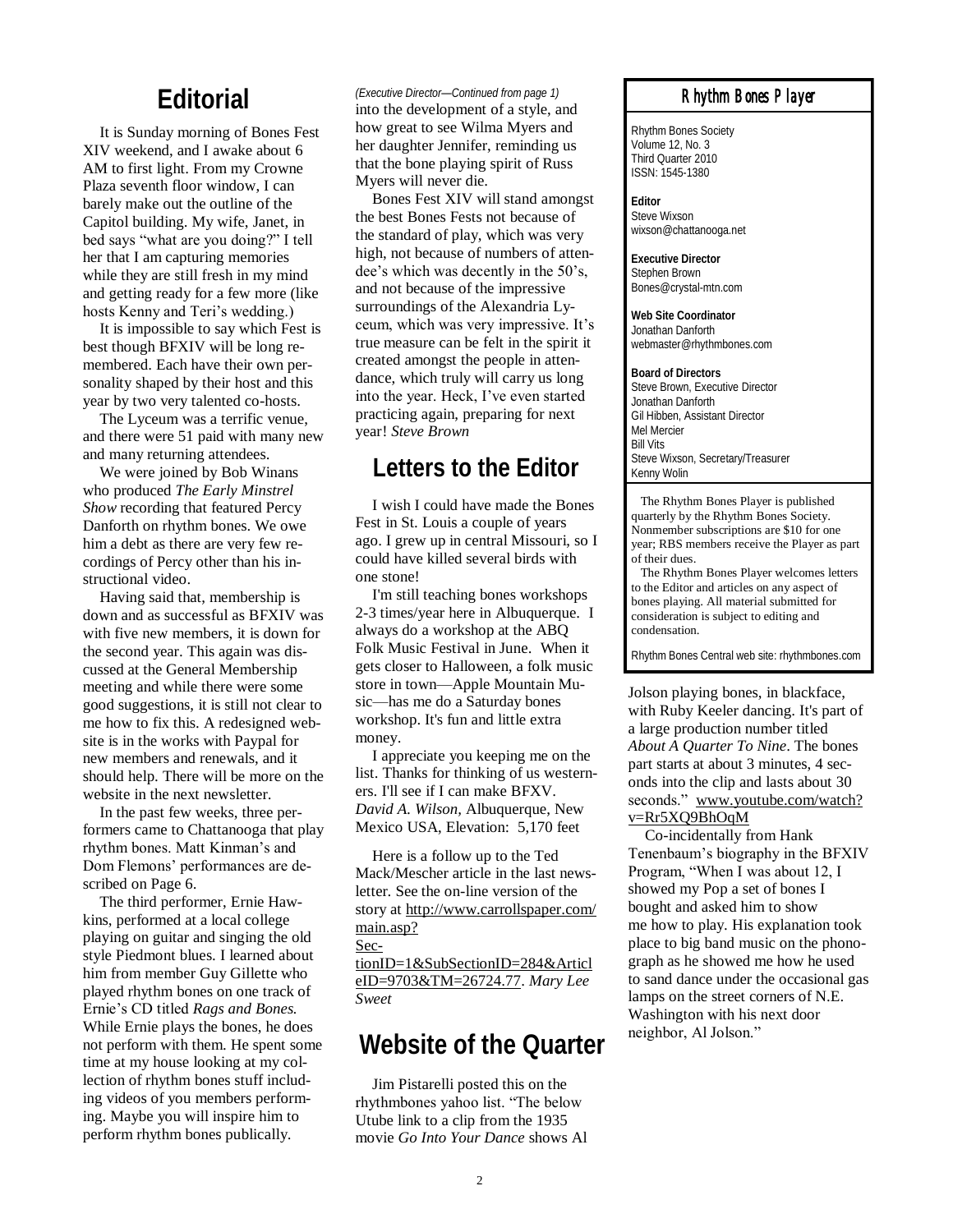## **Tommy Cowett's**

**Essay Contest**

I was the winner of a \$25 gift certificate from Scott Miller's Bone Dry Musical Instrument Company in the drawing held on Saturday night of Bones Fest XIV. I want to award this certificate to the winner of an Essay Contest.

My thoughts for the essay contest would be success stories of how a rhythm bones player has been able to join in playing with musicians in various styles. I want the story of how they were able to fit in or sit in at gigs with bluegrass, country, rock, folk etc.

The winner would be the story I feel could best help other rhythm bones players in breaking the ice and joining a band. I heard some pretty good stories at the Bones Fest, so put them in writing and you might win.

Email your story to me at blueludwig@triad.rr.com or snail mail it to me at 4538 Brandt Ridge Road, Greensboro, NC 27410. This will be fun. *Tommy Cowett*

#### **Joseph Kooi Wins Bones Contest**

This year, Joseph Kooi, 12, won the bones contest at the 2010 National Traditional Country Bluegrass Music Festival. Last year he bought a set of bones from us because he wanted to learn to play. Well, at this year's festival he came to our workshop and showed us what he had accomplished.



Joseph Kooi playing at the NTCMA Festival

We could not believe our eyes and we were speechless!! He is playing all the rhythm patterns. We had him play on a couple of our shows. He is amazing! He comes from a wonderful, musical family. *Sharon Mescher*

#### **New Members**

We received several new members at Bones Fest XIV. Welcome to Rowan Corbett, Matt Holcomb, Joe Machado, Irvin Peterson, and Bob Winans.

### **Minutes of Board Meeting**

The meeting was called to order by Steve Brown on July 23 at 1:50 in the Lyceum Museum, Alexandria, VA. Members present were Steve Brown, Jonathan Danforth, Steve Wixson and Kenny Wolin.

Steve Wixson read the minutes of the last meeting and a motion was made, seconded and approve to approve the minutes as read.

Steve Wixson gave a brief Treasurer's report. We ended FY 2009 with an actual balance of \$2,326, less than most years due to a small loss from BFXIII, \$400 for the Ted Goon DVD project and \$1,783 for the BFXIII CD/ DVD project that will produce recordings that we can sell to the public. A draft of the DVD should be ready for review by the end of 2010. A motion was made, seconded and approve to approve the Treasurer's Report. A copy of the 2009 Treasurer's Report and all supporting documentation will be sent to Steve Brown as Executive **Director** 

The following approved email motions are read into the record; BFXIII and its budget, \$550 for live music from Rascals of Ragtime, \$900 for Mike Carter to video BFXIII, and \$410 for the TV/DVD for the Russ Meyers Memorial Project.

The Board met as the nominating committee and the motion was made, seconded and approve to nominate the current Officers and Board members to serve for another year.

Due to the fact that Kenny Wolin, had to leave to do host duties, the

meeting was adjourned due to lack of a quorum. It was planned that the meeting would resume, but since the host was also getting married, remaining business will be conducted using the internet.

Respectfully submitted, Steve Wixson, Secretary.

## **Minutes of General Membership Meeting**

The meeting was called to order by Steve Brown at 2:00 PM on July 24 in the Lyceum Museum, Alexandria, VA

 Steve Wixson read the minutes of the last meeting and a motion was made, seconded and approve to approve the minutes as read.

An election was held. The nominating Committee nominated the Officers and Board Member to serve for another year. Steve Brown called for nominations from the floor. Being none, the motion was made, seconded and approved to elect nominees by acclamation. Those elected were Steve Brown, Executive Director, Gil Hibben, Assistant Director, Steve Wixson, Secretary/Treasurer, and Board Members Jonathan Danforth, Mel Mercier, Bill Vits and Kenny Wolin.

There was a brief discussion of declining membership.

Steve Brown welcome the four new members who joined at the Bones Fest.

The meeting was adjourned at 2:25 PM.

Respectfully submitted, Steve Wixson, Secretary

### **Bones Calendar**

Check out the Calendar on the rhythmbones.com website. **Bones Fest XIV.** June 10-12, 2011, San Antonio, TX. See announcement above.

**NTCMA and Bones Contest**. August 29—September 4, 2011. 36th National Old Time Country Bluegrass Festival, Lemars, Iowa.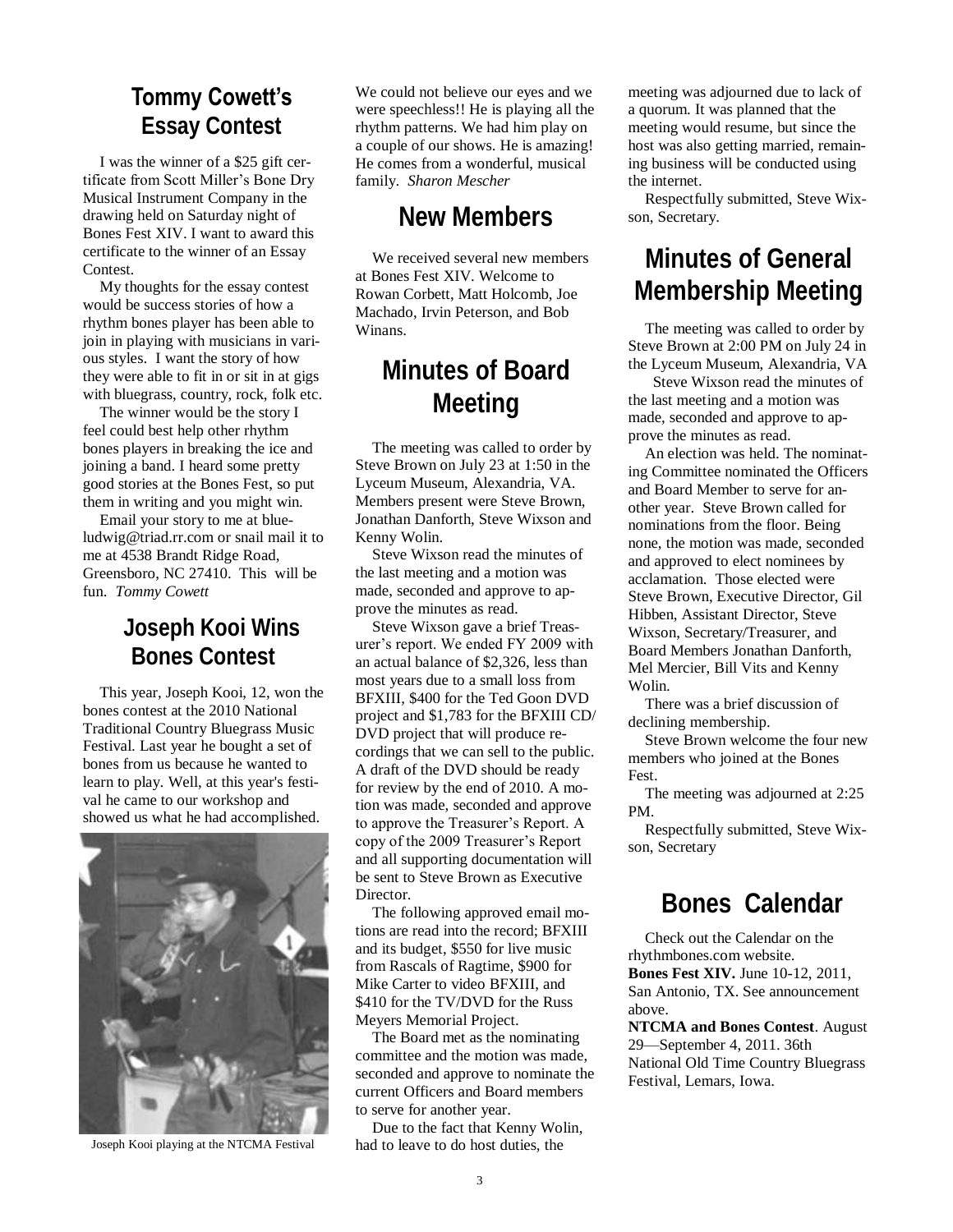#### **Photographic Highlights from Bones Fest XIV**



Tim Reilly's workshop with Jonathan Danforth and Kenny Wolin helping Steve Brown's workshop on Irish bones playing and session etiquette



Tim Reilly, Teri Davies (now Wolin) and Kenny Wolin performing



Dennis Riedesel, host of Bones Fest XV in San Antonio, Texas



Our in-house band with Jonathan Danforth, Mary Audette, Bill & Terry Johnson, and Maureen Wilson with Steve Brown performing.





The Meschers with Jerry's wife, Sharon, Jerry and sister Bernie Worrell



Mary Lee and Frank Sweet in their Backintyme costumes



Spike Bones juggling tambourines with from left, Rowan Corbett, Jonathan Danforth, and Greg Adams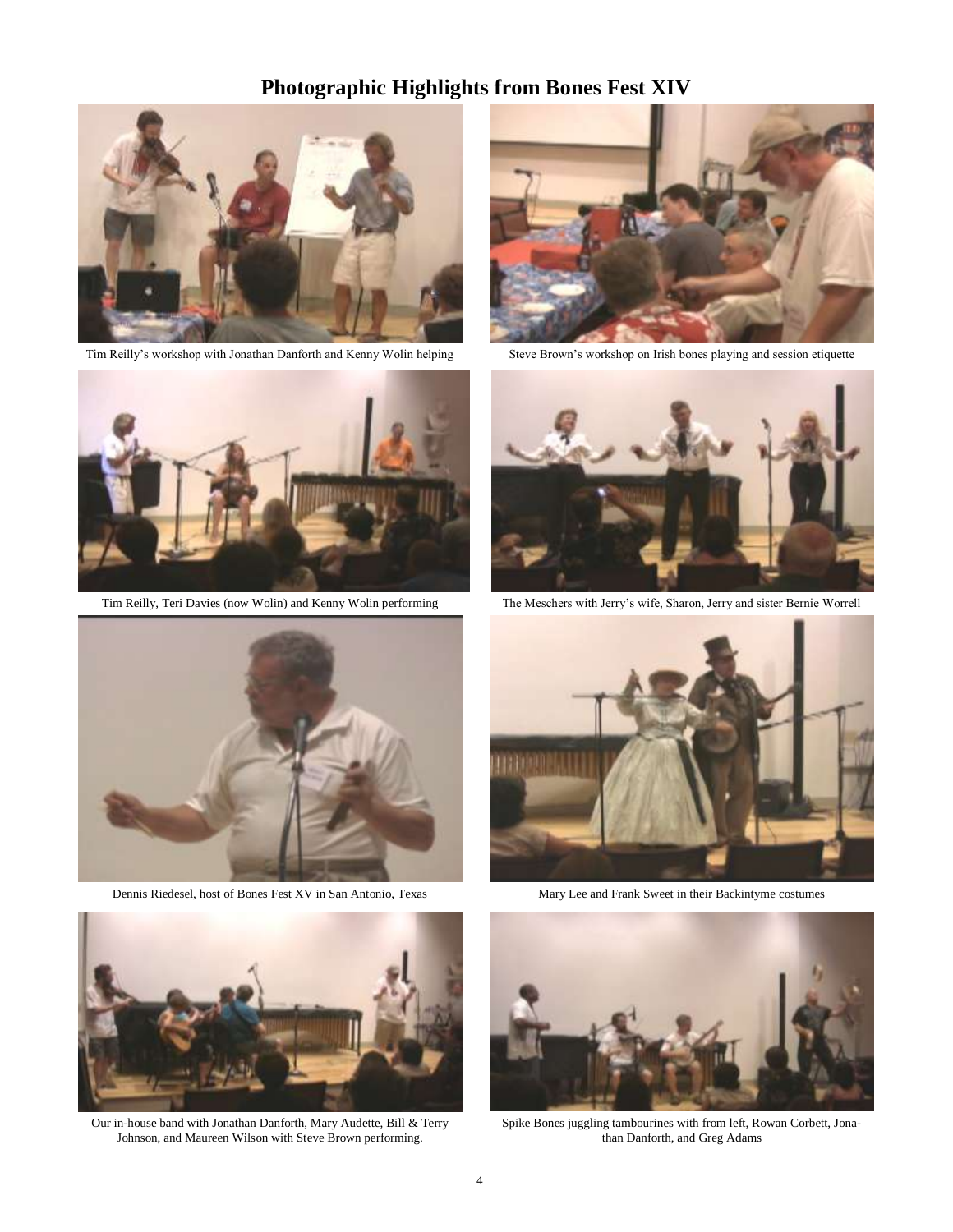

The Irish jam session at the Farmer's Market Pavilion with Shepherd's Pie and friends providing the music. The biggest pass off in history took place here.



The Cowett family from left, Al, Dan, John, Martha and husband Joe, Ev and Tom with guitar Joe Birl still playing great at 94





The make shift band of Tim Reilly, Greg Adams, Jonathan Danforth, The traditional congo line Bones Fest finale Bob Winans and Rowan Corbett







Late night jam session at the hotel with Greg Adams (white T-shirt) and Bob Winans playing their period minstrel banjos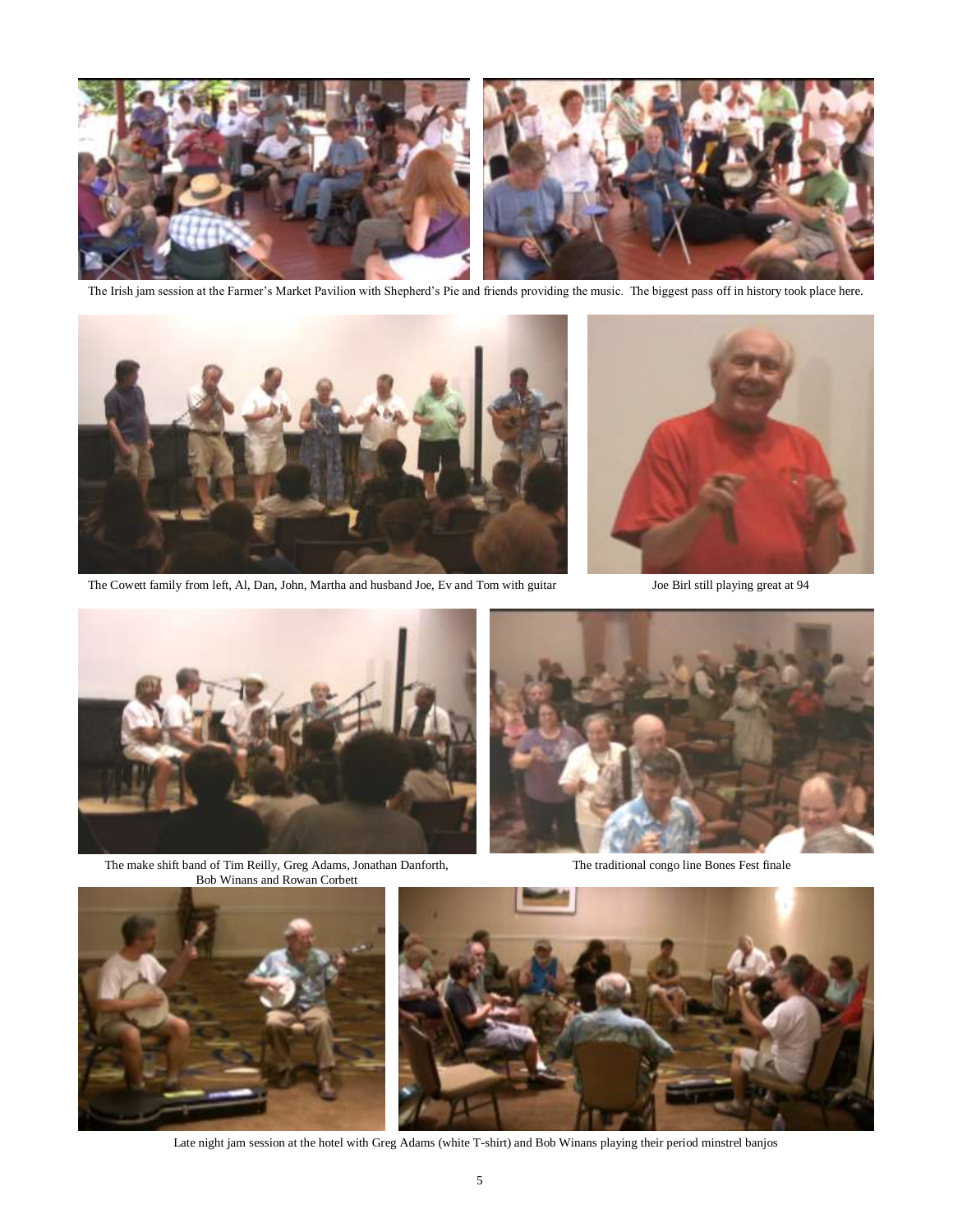#### **Carolina Chocolate Drops Play Chattanooga**

The Carolina Chocolate Drops performed in Chattanooga the first weekend in September and were better than advertized. The three of them are all great musicians and Dom Flemons played bones on at least one fourth of their songs in a wild style that the audience loved. They are a high profile group now and Dom is currently the Ambassador of Rhythm Bones, if there is such a title. Maybe they will get on national television and we will see some interest in rhythm bones.

The group learned much of their repertoire, which is based on the traditional music of the [Piedmont](http://en.wikipedia.org/wiki/Piedmont_%28United_States%29) region of North and [South Carolina,](http://en.wikipedia.org/wiki/South_Carolina) from the eminent African American old-time fiddler Joe Thompson, although they also perform old-time versions of some modern songs.

Before the performance, Dom stopped by my house and I showed him all of the rhythm bones stuff that I've collected. He told me more about his rhythm bones playing style.

―I play cow bones in left hand and osage orange in the right. I was given a pair of bones by a woman in Mt. Airy, NC at the fiddler's convention in 2006. She showed me how to hold them and told me I needed to learn them because "they were part of the tradition." She told me her whole family played bones and that for a while she had a pair that her uncle had taken with him through France during WWII.

"I developed my style from a few different people. I first met Cliff Ervin at the Black Banjo Gathering a few months before Mt. Airy and watched him with no inkling to play. The same day I received a pair in Mt. Airy, I got a lesson from Matt Kinman, a great old-time renaissance man. I also met Mike Baytop from DC at Commonground on the Hill and he showed me more way to play bones. He showed me it wasn't just for Irish music. It could be played next to the jukebox which is a technique he learned from his mentor, Mr. Bones (who played with Archie Edwards).

―Finally, I met another fellow

named Rowen Corbett from around the DC area and he and I had a bones "duel" at the Folk Alliance in Memphis in 2007 (which you can find on youtube) and that gave me another perspective on playing the bones.

―Also having met people like Bob Winans (whose Early Minstrel Band album was a staple of my collection), Greg Adams (researcher of minstrel/ African connection), and Bob Carlin (The Birth of The Banjo book) all of whom are prominent minstrel banjo scholars as well as folks like Cheick Hamala Diabate from Mali, Joe Thompson, and Sule Greg Wilson. I learned I lot about the varied rhythmic aspects of American music and minstrel music. There is so much going on in that material and it just explodes with energy especially when bones are added to the mix. I was never a dancer but I've learned to dance with a pair on bones in my hand in a way that I could never do with my feet.

―Taking the pieces of music and applying them to abstract elements of folkoric academia such Alan Lomax's cantometric studies and Mike Seeger's experimentation with old-time music ‗styles' along with bebop jazz nuances such as Charles Mingus' rhythms and textures, I developed a way of thinking about how to approach a fully adaptable instrument. "

In addition to being talented, he is a nice fellow. *Steve Wixson*

### **Another Website to Check Out**

This is a follow on to Jonathan Danforth's article on Chlefeli in the Vol 7, No 2 newsletter. Peo Oertli-Kassim (*peo@rhythmics.ch)*sent us two pairs of Chlefeli that I took to Bones Fest XIV. As shown in the website below, they have a different look, but sound quite good.

To view the website, copy the following to your web browser and when the translate page comes up click translate: http://translate.google.com/ #auto|en|http://www.rhythmics.ch/ clappers.html. *Steve Wixson*

### **Matt Kinman Plays Old Time Rhythm Bones**

Matt Kinman is an old time musician who plays many instruments including fiddle, guitar, banjo, mandolin, and rhythm bones. Matt, thirty eight years old, actually grew up playing old-time music. He appears regularly with the Roan Mountain Hilltoppers and the Pea Ridge Ramblers. He has performed with Old Crow Medicine Show, Mike Seeger, Tennessee Mafia Jug Band, and others.

"It was an old-time band that started the Grand Ole Opry, and they were playing fiddle tunes then," says Kinman.

He and a friend, Jonathan Farrell, played in Chattanooga a few weeks back. I had the feeling that the two were jamming in his front room and that we were just sitting there listening to them. They played old time Americana music and the newest song they played was by Jimmie Rogers.

My only regret was that he played rhythm bones on only one song, but it was some fine bones playing. He would occasionally hit the bones against his other hand or his knee to get an extra click.

After the show I got to spend some time with him. He learned to play onehanded bones from his father when he was about 8 years old and his father learned from a sailor who was 103 at the time. Matt plays shin bones that came from England (however they don't look like Nick Driver shin bones that several of us play.) He introduced Dom Flemons of the Carolina Chocolate Drops to the rhythm bones.

After his previously mentioned bones song, he told this story about musician John Hartford. He was jamming with John and others and such sessions quickly became Hartford sessions. Matt started playing his bones and John yelled out, "No Bones." Being a rhythm bones player, I was sorry to learn about that.

You can watch Matt play a neat fiddle tune at http://ww.youtube.com/ watch?v=k0oZjoOQ0Y4

You can see how he teaches bones at http://www.youtube.com/watch? v=ssMEbMYkOX8&feature=related. *Steve Wixson*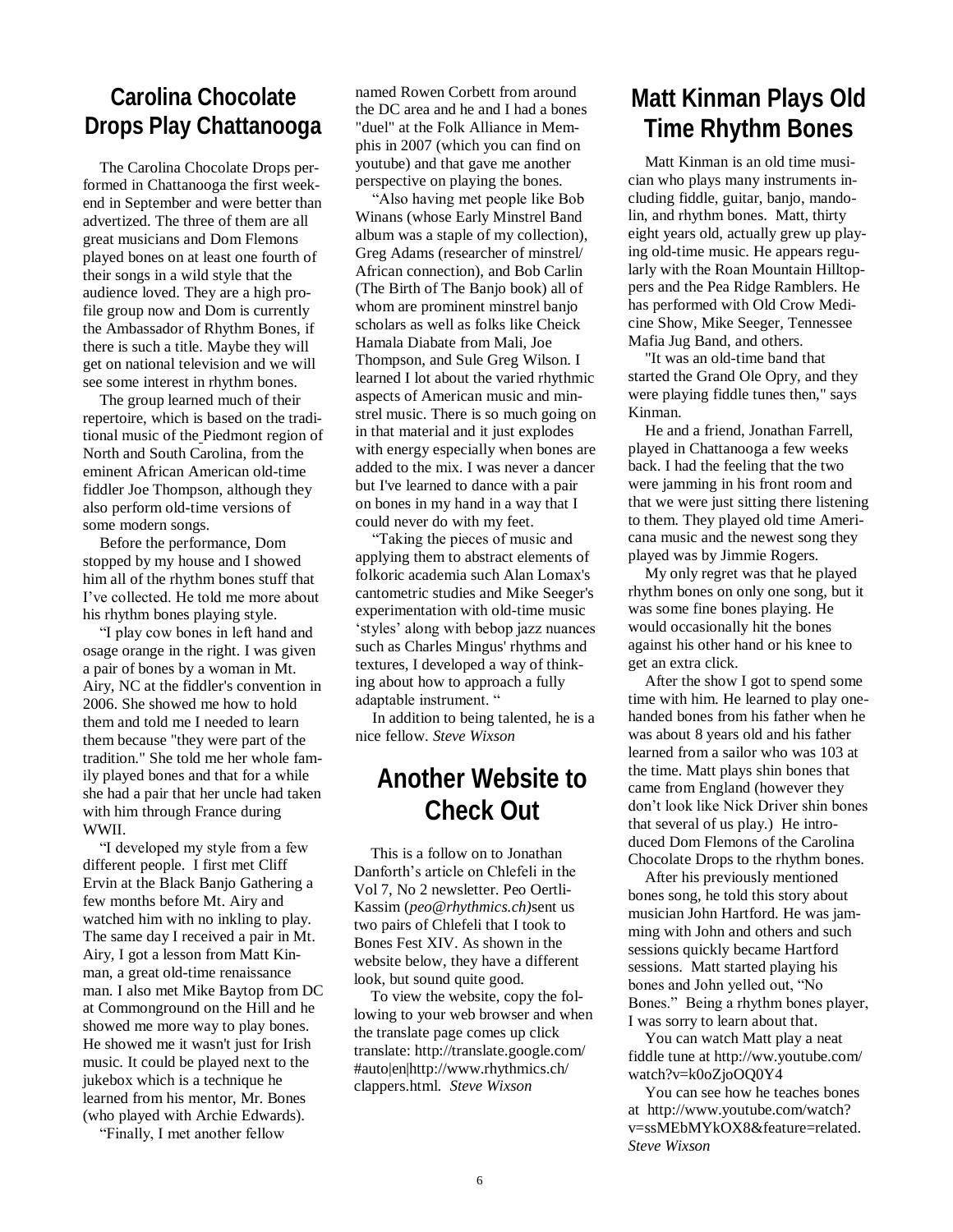#### *(Bones Fest Highlights—Continued from page 1)*

The Fest actually began on Thursday evening with a reception in the RBS Hospitality Suite in the Crown Plaza Hotel for those folks for whom two and a half days of rhythm bones playing was just not enough.

The Fest officially began Friday at 11:30 AM with a reception with food and drink, jamming, the Bones Marketplace, and people renewing old and making new friendships.

The planned Skype link to our new found Tuscany rhythm bones friends unfortunately did not work, and we were not able to share techniques with them. There is a photograph below of the Italians who sat waiting for us to come on-line. There were technical problems in the Lyceum, and next year hopefully it will work.

This was followed by an afternoon of workshops. Steve Brown led a workshop on how to play Irish music and how to join in an Irish Session, and Tim Reilly led a workshop on how to play drum rudiments on rhythm bones.

Can there be a Bones Fest without a Rib Bones dinner? This was catered by the Red Hot and Blue Restaurant. The rest of evening was fun with informal performances by most everyone. The photographs on Pages 4 and 5 tell the story.

We continued on Saturday with an Irish Bones Jam Session at the Alexandria Farmer's Market on the City Hall Pavilion Stage. We held the largest Pass-Off in history, and tried to get it sanctioned by the Guinness Book of Records. Music was provided by Shepherd's Pie and some of our host's friends. This was a grand highlight.

Lunch was followed by more workshops in the Lyceum. These were titled 'Art" workshops, and Tim Reilly started them off with 'The Ancient Art of Bone Scrimshaw.' Spike Bones led ‗Rhythm Bones and the Art of Dance.' and Kenny's was 'Taking it to the Next Level – The Art of 2-Hand Independence.'

After a pizza dinner, we reorganized for our public performances. The doors opened at 6 PM for beginner lessons led by the Meschers and an open Bones Marketplace. At 6:30 the show began, and continued until everyone who wanted to perform did perform most in some kind of costume or better dress. Apart from the wedding, host Teri's greatest Bones Fest highlight was performing bones on stage for the first time with her daughter Emily. Everyone had a great time.

Most of us went back to the hotel and jammed until the week hours. Greg Adams and Bob Winans, both with their period minstrel banjos, played for a couple more hours. Lots more rhythm bones jamming.

According to the hosts, the highlight of the weekend happened Sunday Morning. At 9 AM sharp, attendees gathered in the lobby of the hotel and waited for Gunnery Sgt Kenneth Scott Wolin, in full dress uniform, to walk down the stairs and lead everyone to TransPotomac Canal Central. Music was provided by Jonathan Danforth on violin and Mary Audette on flute, playing Teri's favorite waltz, *Give Me Your Hand*. The crowd hushed as Teri Davies walked down the curved stairs to the landing where after pausing down more stairs through the raised bones of the Rhythm Bones Honor Guard (see photograph). It was a beautiful culmination of Kenny's proposal to Teri on stage at Bones Fest XIII (to the surprise of Teri and all attendees).

Then it was back to the hotel for a champagne breakfast and farewells.

Steve Brown thought the new atten-

dee's were quite impressive, and there must be 10 -15 folks who had never been to a Fest. Each and every one of them were enthusiastic, and charmed by the event. He was pleased to see Wilma Myers, who looked in good health, and the Cowett's all playing together again. He was thrilled that Bob Winans had come, and he was, Steve thought, impressed with the event. Many thanks to Bob and Greg Adams for coming back to the hotel and playing tunes and informing us about the banjo long into the night. *Steve Wixson*





The Italian rhythm bones players waiting in Tuscany for a Skype internet link so they could share Bones Fest XIV with us. Unfortunately the link did not work. Next year it will!